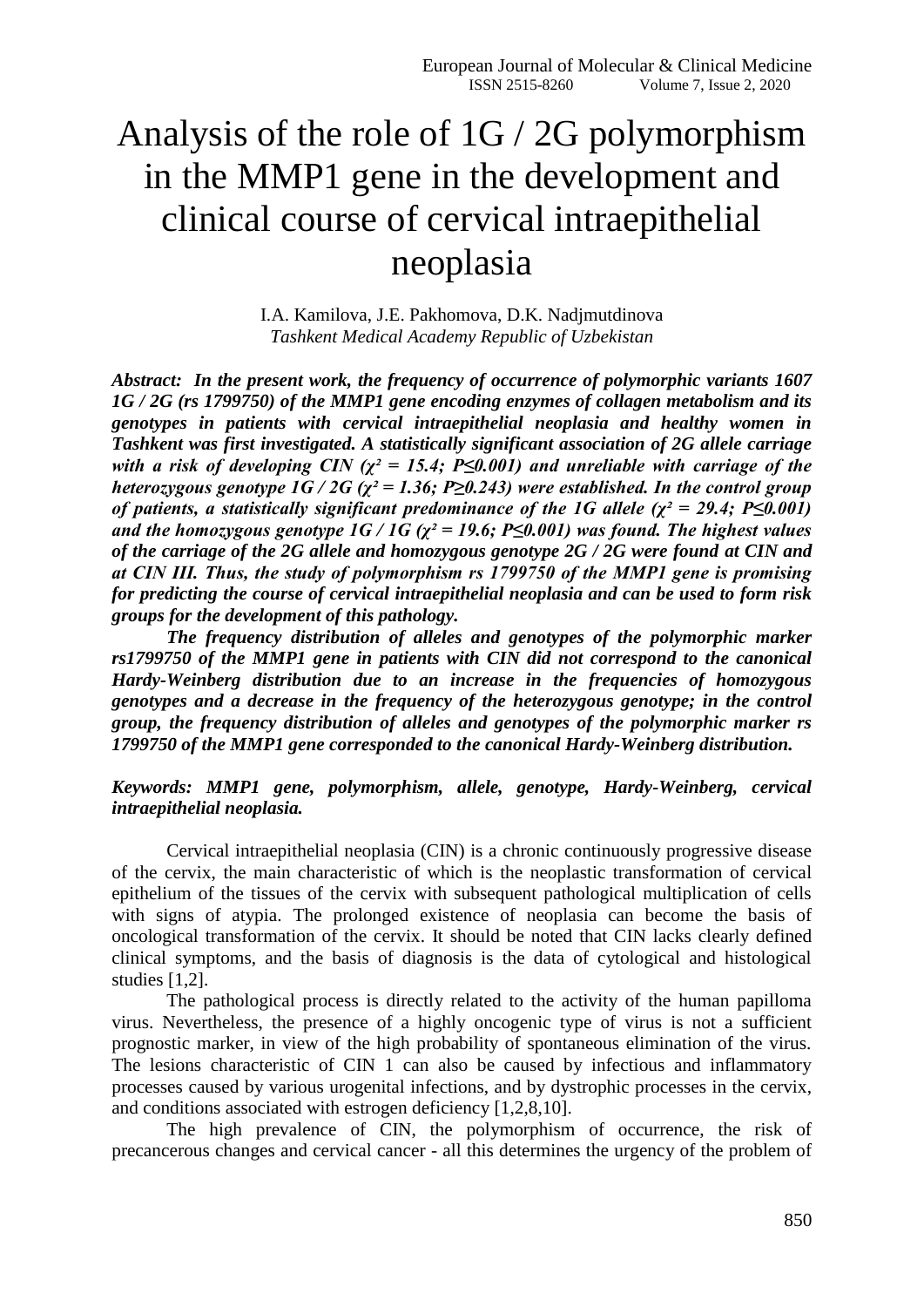early diagnosis and prognosis of oncological transformation of uterine epithelial neoplasia [1,10].

The disease is a chronic neoplastic process in which there are morphological changes in the structure of the epithelium, damage to the thickness of the epithelial layer and the basement membrane [9]. The development of a neoplastic transformation of cervical epithelium is associated with inflammation involving cytokines and other inflammatory mediators. Long-term persistence of inflammation leads to damage to the thickness of the epithelial layer and basement membrane, dystrophic changes in the intercellular matrix, pathological angiogenesis, etc. Participation in the inflammatory process of macrophages, neutrophils, cytokines and other inflammatory mediators leads to the degradation of the extracellular matrix [2, 10].

Maintaining the normal state of the extracellular matrix (type I and IV collagen) between the cervical epithelium and the basement membrane is regulated by matrix metalloproteinases (MMPs) [4,7,19]. The synthesis and secretion of metalloproteinases is carried out not only by a number of normal cells: neutrophils, monocytes, macrophages, fibroblasts, osteoclasts, chondrocytes, keratinocytes, endothelial and epithelial cells, but also by oncogene-transformed cells [4,11,20].

Collagenases are the first, most studied class of metalloproteinases. Currently, four representatives of this family are known: interstitial collagenase, or type I collagenase (MMP-1), neutrophil collagenase (MMP-8), collagenase 3 (MMP-13), collagenase 4 (MMP-18). MMP-1 is the first tissue enzyme that hydrolyzes the helical region of collagen [21,22]. The main collagenase substrate is spiral fibrillar collagen of types I, II, and III, the degradation products of which become a substrate for further cleavage by gelatinases and stromelysins. Interstitial collagenase (MMP-1) is synthesized by a number of cells: normal and transformed fibroblasts, chondrocytes, epithelial cells, including keratinocytes, macrophages, osteoblasts, and is active against type III collagen [25].

Impaired collagen metabolism of connective tissue may be associated with a mutation of genes that regulate collagen synthesis and the formation of extracellular matrix [4,24,26].

For MMP genes, as well as for many other genes, polymorphism is characteristic the presence in the population of alleles with one or another nucleotide sequence. Polymorphic genetic loci may not cause any changes in the phenotype, but may have a functional effect, affecting the level of gene expression and the amount of protein product, or on the stability and functional characteristics of the protein as an enzyme [18, 20].

Compelling evidence has been obtained of the role of methylation of MMP genes in the formation of cancer of the reproductive system [15,17,21]. But, despite this, the question remains open about their place in the chain of the pathogenesis of CIN. The study of the methylation status of genes encoding matrix metalloproteinase proteins at various stages of the development of CIN is necessary to establish the role of these genes in the oncological transformation of neoplastic processes of the cervical canal.

**The aim of the study** was to evaluate the importance of polymorphism rs 1799750 of the MMP-1 gene in the formation of cervical epithelial dysplasia and the development of cervical intraepithelial neoplasia.

#### **Material and methods**

A complete clinical and laboratory examination of 226 women aged 18 to 45 years (average age  $47.82 \pm 6.6$  years) who were diagnosed with cervical intraepithelial neoplasia was performed, the control group consisted of 165 women of comparable age and social status, which increased the reliability of the control. During the gynecological examination, a gynecological anamnesis of patients of both groups was collected, the cervix was examined, a cytological examination, simple and extended colposcopy, and bimanual vaginal examination were performed.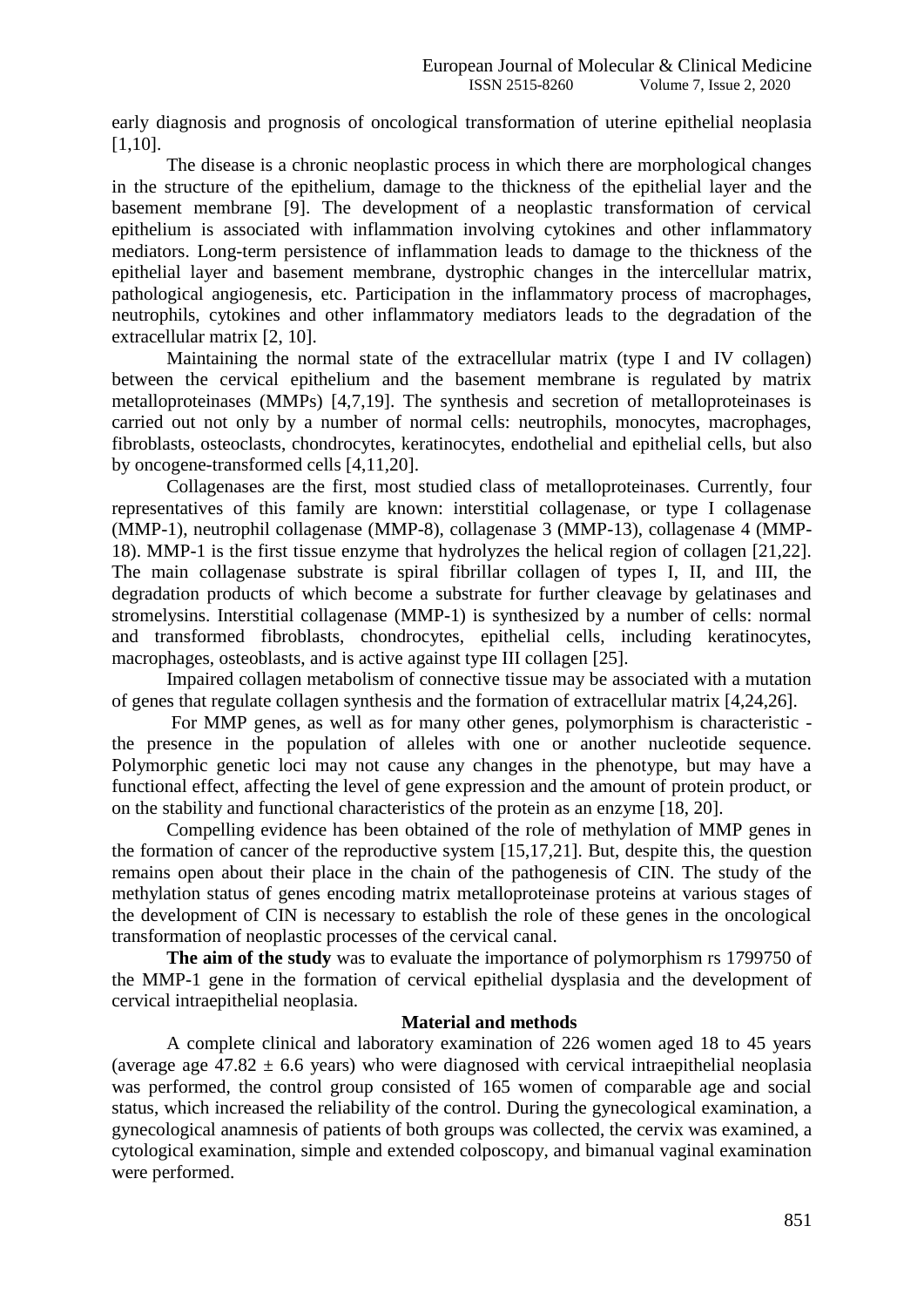The presence or absence of cervical neoplasia of the cervix in women was established on the basis of the analysis of anamnestic and clinical data, the results of a gynecological examination and cytological examination.

When studying the data of cytological studies, they were guided by the international classification of cervical pathology Beta.

Analysis of the data of gynecological examination and cytological examination showed that 186 patients of the main group were diagnosed with mild CIN I, moderate CIN II was detected in 32 patients and severe (CIN III) III was registered in 8 patients.

The control group was formed from 165 unrelated healthy Uzbek women.

Genomic DNA was isolated from whole blood using the "AmpliPrime RIBO-Prep" reagent kit (Next Bio LLC, Russia). Detection of DNA samples by rs1799750 of the MMP-1 gene was carried out by allele-specific PCR on an Applied Biosystems 2720 thermal cycler, using Litekh NPF kits, according to the manufacturer's instructions.

The deviation of the frequencies of the observed and expected genotypes from the Hardy-Weinberg canonical distribution was estimated using the "GenePop" package (Rousset F. genepop'007: a complete re-implementation of the genepop software for Windows and Linux // Molecular Ecology Resources , 2008. - Vol. 8. - No. 1. - P. 103–106.).

Statistical processing of the results obtained data was performed using the OpenEpi statistical software package (version 9.2). The criterion that determines whether the trait under investigation is a risk factor for the disease was the odds ratio (OR). Significance of differences was evaluated by the Pearson  $\chi$ 2 criterion.

#### **Results**

Early diagnosis of CIN remains the main unsolved problem of modern oncogynecology. Identification of hereditary forms of this disease associated with rs 1299750 mutations in the MMP-1 gene allows women with a high risk of CIN to be distinguished and makes screening programs promising [7,12, 15].

One of the most important pathogenetic mechanisms determining dystrophic changes in the intercellular matrix, inflammation and pathological angiogenesis, the progression of neoplasia and its oncological transformation are the destruction of the extracellular matrix (type I and IV collagen) between the cervical epithelium and the basement membrane [4]. What determined the relevance of the study of the relationship of the genetic polymorphism of the enzyme involved in collagen metabolism with the risk and severity of the clinical course of CIN.

In studies, it was found that in patients with CIN, the frequency of the 2G allele statistically significantly prevails compared with the control. Thus, the frequency of the 2G allele in the total sample of patients with CIN was 48.67%, while in the control it was -29.39% ( $\chi^2$  = 29.410;  $P \le 0.001$ : OR = 2.278; 95% DI - 1.687 - 3.075). Thus, the presence of the 2G allele increases the risk of CIN by more than 2.278 times. In this case, the carriage of the 1G allele, on the contrary, has a protective effect, reducing the risk of CIN ( $OR = 0.439$ ): in patients with CIN, the frequency of carriage of the 1G allele was 48.67%; in the control, -70.6% ( $\gamma^2$  = 29.4;  $P \le 0.001$ :  $OR = 0.4$ ;  $95\%$  DI - 0.325 - 0.593) (Table 1).

 **Table 1**

**Comparative analysis of the frequency distribution of alleles and genotypes of 1G / 2G polymorphism in the MMT-1 gene (MMT-1 according to 1607 1G / 2G rs 1799750) in patients with cervical intraepithelial neoplasia and in the control group**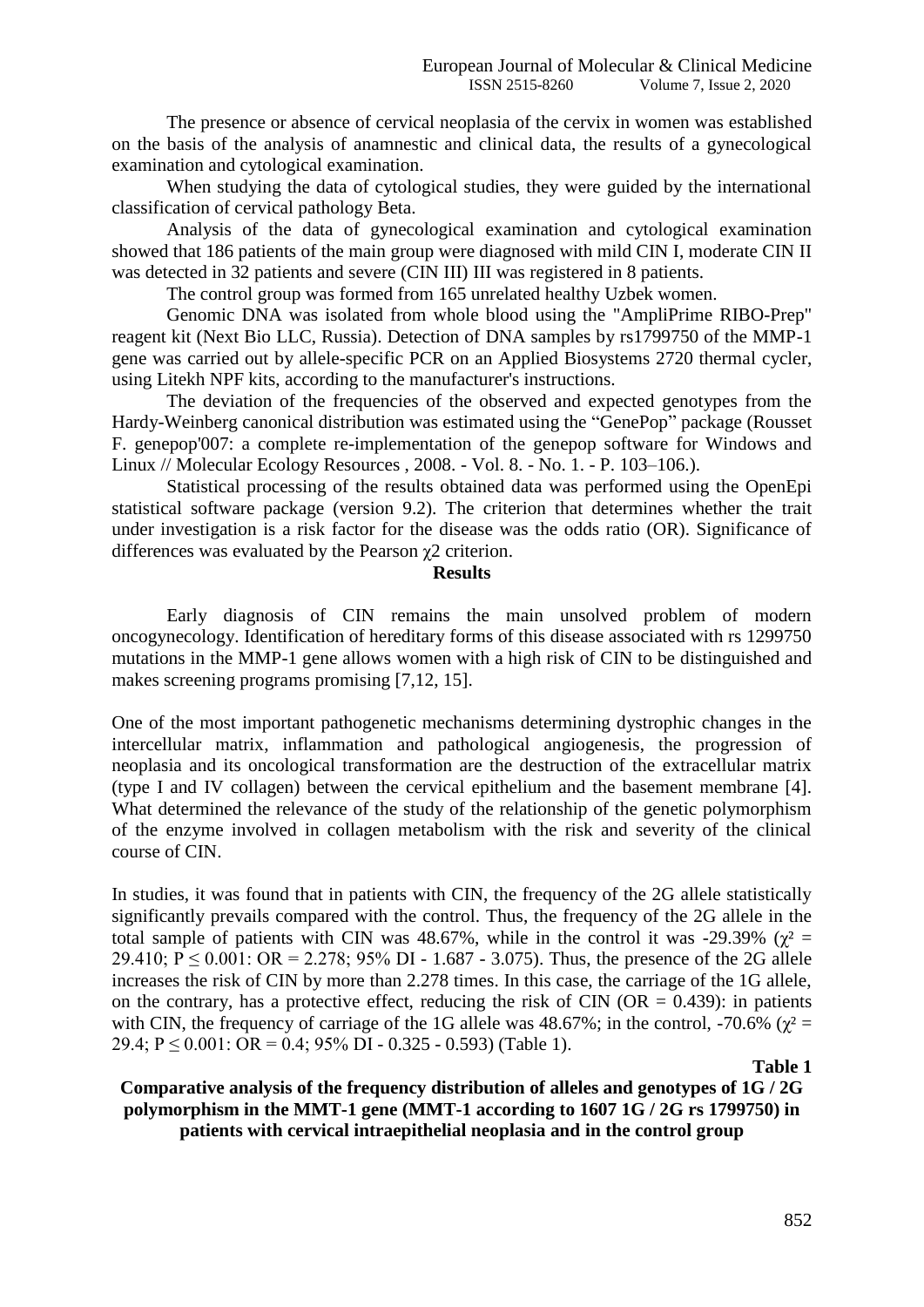European Journal of Molecular & Clinical Medicine ISSN 2515-8260 Volume 7, Issue 2, 2020

| otypes and alleles |                  | Characteristic | $X^2$     | OR.         |  |  |  |  |  |
|--------------------|------------------|----------------|-----------|-------------|--|--|--|--|--|
| polymorphism       | Patients with    | Control group  | P         | 95% CI      |  |  |  |  |  |
| 2G of the MMT-1    | CIN $n=226$      | $n=165$        |           |             |  |  |  |  |  |
| gene (MMT-1        |                  |                |           |             |  |  |  |  |  |
| rding to $16071G/$ |                  |                |           |             |  |  |  |  |  |
| G rs 1799750)      |                  |                |           |             |  |  |  |  |  |
|                    | <b>Genotypes</b> |                |           |             |  |  |  |  |  |
| 1G/1G              | 69/30,5          | 87/52,7        | 19,595    | 0,394       |  |  |  |  |  |
|                    |                  |                | P < 0,001 | 0,260-0,598 |  |  |  |  |  |
| 1G/2G              | 94/41,6          | 59/35,8        | 1,4       | 1,3         |  |  |  |  |  |
|                    |                  |                | P > 0,243 | 0,847-1,935 |  |  |  |  |  |
| 2G/2G              | 63/27,9          | 19/11,5        | 15,4      | 2,97        |  |  |  |  |  |
|                    |                  |                | P < 0,001 | 1,697-5,197 |  |  |  |  |  |
| Σ                  | 226/100,0        | 165/100,0      |           |             |  |  |  |  |  |
|                    | <b>Alleles</b>   |                |           |             |  |  |  |  |  |
| 1 <sub>G</sub>     | 232/51,3         | 233/70,6       | 29,4      | 0.4         |  |  |  |  |  |
|                    |                  |                | P < 0,001 | 0,325-0,593 |  |  |  |  |  |
| 2G                 | 220/48,7         | 97/29,4        |           | 2,278       |  |  |  |  |  |
|                    |                  |                |           | 1,687-3,075 |  |  |  |  |  |
| Σ                  | 452/100,0        | 330/100,0      |           |             |  |  |  |  |  |

Analysis of the distribution of genotype frequencies for 1607 1G / 2G rs 1299750 revealed a statistically insignificant increase in the detection frequency of the 1G / 2G heterozygous genotype in patients with cervical intraepithelial neoplasia 41.59% versus 35.765% in the control group ( $\chi^2 = 1.4$ ; P  $\ge 0.243$ ; OR = 1.3; CI 95% 0.847 - 1.935) and a significant increase in the carrier frequency of the "mutant" homozygous 2G / 2G genotype to 27.88% versus 11.51% in the control group ( $\chi^2 = 15.4$ ; P $\leq$ 0.001; OR = 2.97; CI 95% 1,697 -5,197). Moreover, the carrier frequency of the "normal" homozygous 1G / 1G genotype was statistically significantly reduced 30.53% versus 52.73% ( $\gamma^2 = 19.6$ ; P $\leq 0.001$ ; OR = 0.4; CI 95% 0.260 - 0.598) (Table 2).

A significant effect of changes in the frequency of carriage of alleles and heterozygous and mutant homozygous genotypes on the severity of cervical neoplasia has been established (Tables 2 - 3).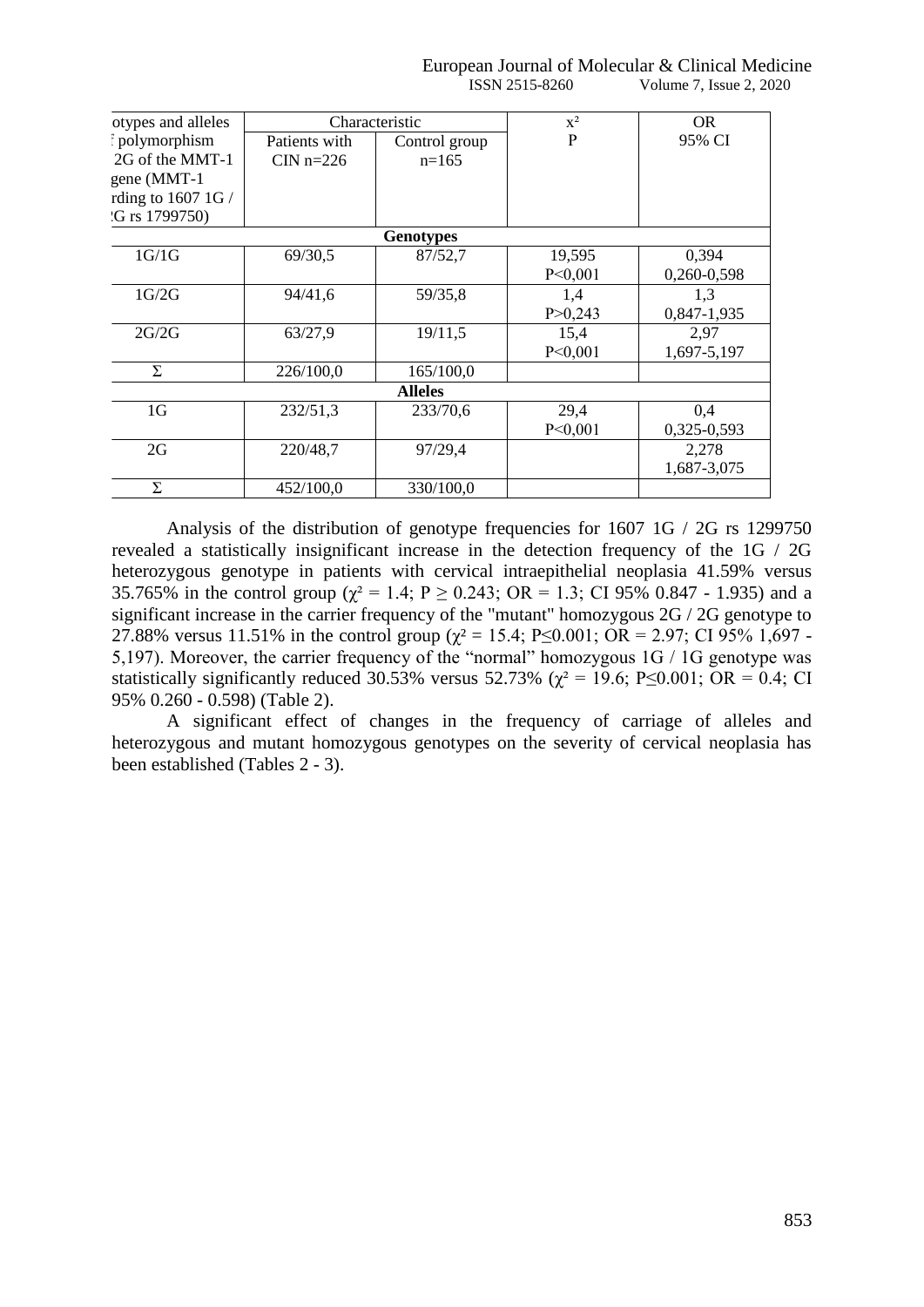|                     |           | ີ         |           |               |           |                |  |
|---------------------|-----------|-----------|-----------|---------------|-----------|----------------|--|
| CIN diagnosis       | Alleles   | Allele 1G |           |               | Allele 2C |                |  |
|                     |           | Frequency | $X^2$     | <b>OR</b>     | Frequency | $\mathbf{x}^2$ |  |
|                     |           |           | P         | 95% CI        |           | P              |  |
| <b>LSIL</b>         | 372/100,0 | 202/54,30 | 20,752    | 0.911         | 170/45,70 | 19,7           |  |
| $n=186$             |           |           | P<0,001   | $0,676-1,228$ |           | P < 0,001      |  |
| <b>HSIL CIN II</b>  | 64/100,0  | 24/37,5   | 26,675    | 0,250         | 40/62,5   | 25,903         |  |
| $n=32$              |           |           | P<0,001   | $0,143-0,437$ |           | P < 0,001      |  |
| <b>HSIL CIN III</b> | 16/100,0  | 6/37,5    | 8,091     | 0.250         | 10/62,50  | 7,8            |  |
| $n=8$               |           |           | P<0,005   | 0,088-0,706   |           | P < 0,006      |  |
| Σ                   | 452/100,0 | 232/51,33 | 29,440    | 0,439         | 220/48,67 | 29,410         |  |
|                     |           |           | P < 0,001 | $0,325-0,593$ |           | P < 0,001      |  |
| Control group       | 330/100,0 | 233/70,61 |           |               | 97/29,39  |                |  |
| $n=165$             |           |           |           |               |           |                |  |

| Table 2: Comparative analysis of the frequency distribution of alleles of the polymorphic marker $1G$ / |  |
|---------------------------------------------------------------------------------------------------------|--|
| 2G of the MMT-1 gene in patients with varying severity of cervical intraepithelial neoplasia            |  |

In order to study the characteristics of matrix metalloproteinase genes in the implementation of the inflammatory response of the intercellular matrix at various stages of cervical neoplasia, their activity was evaluated in patients with various severity of CIN.

It should be noted that the frequency of carriage of the "wild" 2G allele increases simultaneously with the severity of the clinical course of CIN: in patients with a relatively favorable course (LSIL), the frequency of the 2G allele was 45.7%, which is statistically significantly higher than the control indicator - 29.4% ( $\chi^2$  = 19.7; P≤0.001; OR = 2.0; CI 95% 1.479 - 2.763); in more severe cases in patients with HSIL, CIN ΙΙ and CIN ΙΙΙ, the 2G allele frequency increased to 62.50% ( $\chi^2$  = 25.9; P ≤ 0.001; OR = 4.0; CI 95% 2.290 - 7.00) and ( $\chi^2$  = 7.8; P≤0.006; OR = 4.0; CI 95% 1.416 - 11.321). Moreover, the carriage of the "normal" 1G allele is associated with a protective effect on the severity of the pathology: its carriage frequency decreases from 54.30% with LSIL to 37.50% with HSIL CIN ΙΙ and CIN ΙΙΙ against 70.61% in the control (Table 2).

Analysis of the genetic polymorphism of the genotypes of the 1G / 2G polymorphic marker in the MMT-1 gene in patients with different severity of the clinical course showed the high importance of carriage of the "mutant" 2G / 2G homozygous genotype at the risk of increased CIN severity (Table 3). So, with LSIL, the frequency of the 2G / 2G genotype of the 2G allele was 25.3%, which is statistically significantly higher than the control indicator - 11.5% ( $\chi^2$  = 10.8; P $\leq$ 0.001; OR = 2.6; CI 95% 1.453 - 4,646); with a more severe course in patients with HSIL CIN II, the 2G allele frequency increased to 37.5% ( $\chi^2$  = 13.6; P≤0.001;  $OR = 4.6$ ; CI 95% 1.950 - 10.920); and in patients with a risk of malignant malignancy with HSIL CIN III, the 2G allele frequency increased to 50.0% ( $\chi^2 = 9.8$ ; P $\leq$ 0.002; OR = 7.7; CI 95% 1.774 - 33.289) (Table 3).

In patients with CIN, a statistically insignificant increase in the carrier frequency of the heterozygous genotype 1G / 2G was found: with LSIL - 41.4% versus 35.8% in the control ( $\chi^2 = 1.2$ ; P $\geq$  0.279; OR = 1.34; CI 95% 0.840 - 1.990); with HSIL CIN II - 43.7% ( $\chi^2$ )  $= 0.7$ ; P  $\geq$  0.392; OR = 1.4; CI 95% 0.661 - 3.066) and with CIN III - 37.5% ( $\chi^2 = 0.01$ ; P  $\geq$ 0.921; OR = 1.1; CI 95% 0.254 - 4.758) (Table 3).

The frequency of carriage of the "normal" homozygous genotype 1G / 1G decreases with increasing severity of neoplastic processes of the cervical epithelium, which indicates its protective role in reducing the severity of pathologies and reducing the severity of neoplastic processes of cervical epithelium. With LSIL, the carrier frequency of the "normal" 1G / 1G genotype was 33.33% versus 52.7% in the control ( $\chi^2 = 13.5$ ; P  $\leq 0.001$ ; OR = 0.3; CI 95% 0.222 - 0.517); with HSIL CIN II - 18.7% ( $\chi^2$  = 12.4; P  $\leq$  0.001; OR = 0.2; CI 95% 0.081 -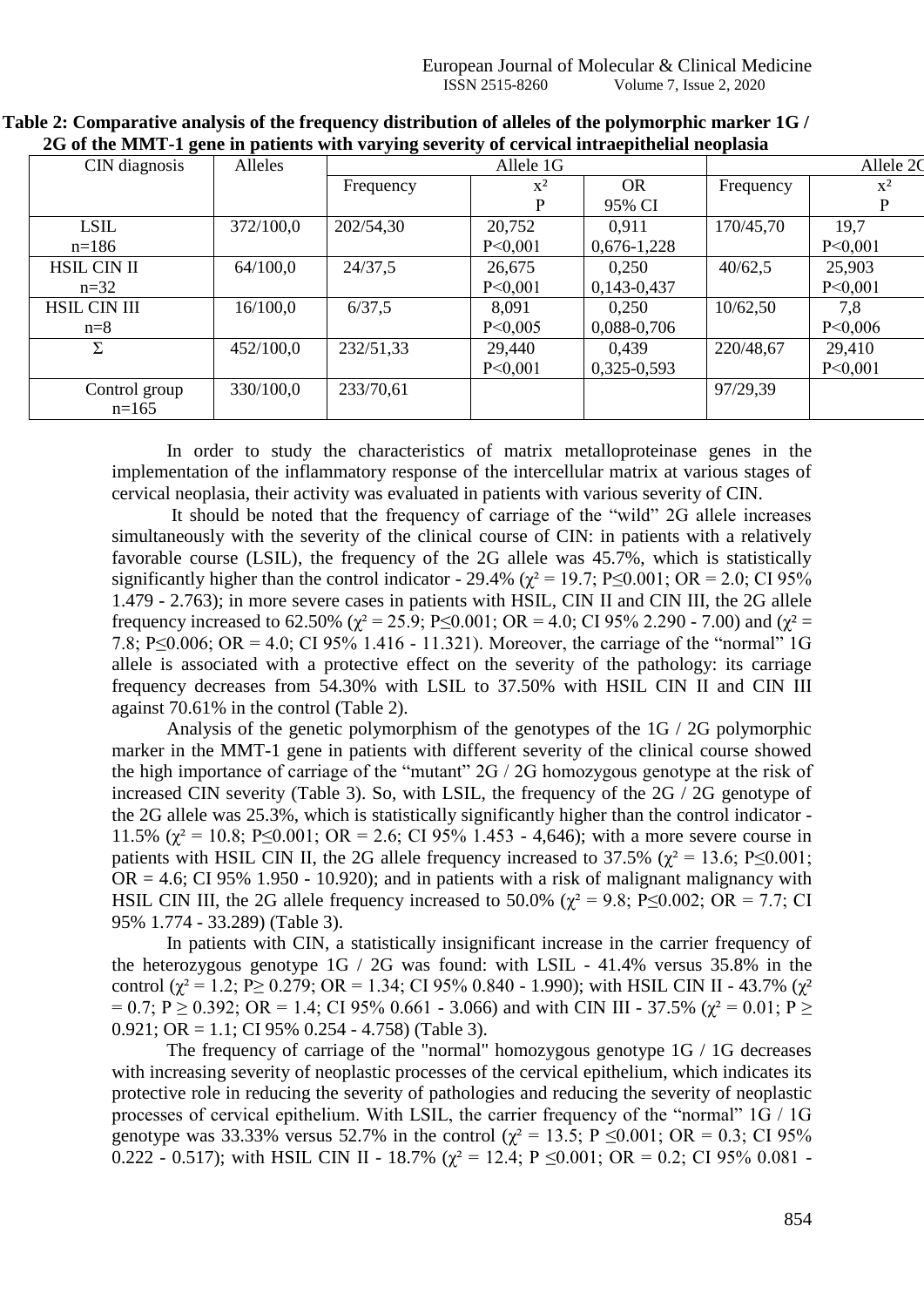0.529) and with CIN III - 12.5% ( $\chi^2$  = 4.9; P  $\leq$  0.027; OR = 0.1; CI 95% 0.015 - 1.064) (Table 3).

The "wild" 1G allele inhibits the synthesis of MMR1, which leads to a decrease in the hydrolysis of collagen and proteins of the connective tissue matrix and is associated with a decrease in the severity of CIN. Carrying the "mutant" 2G allele, in contrast, is associated with the risk of CIN and increases with increasing severity of disease. Genotypes with the 2G allele have also been found to be risk factors for disease development.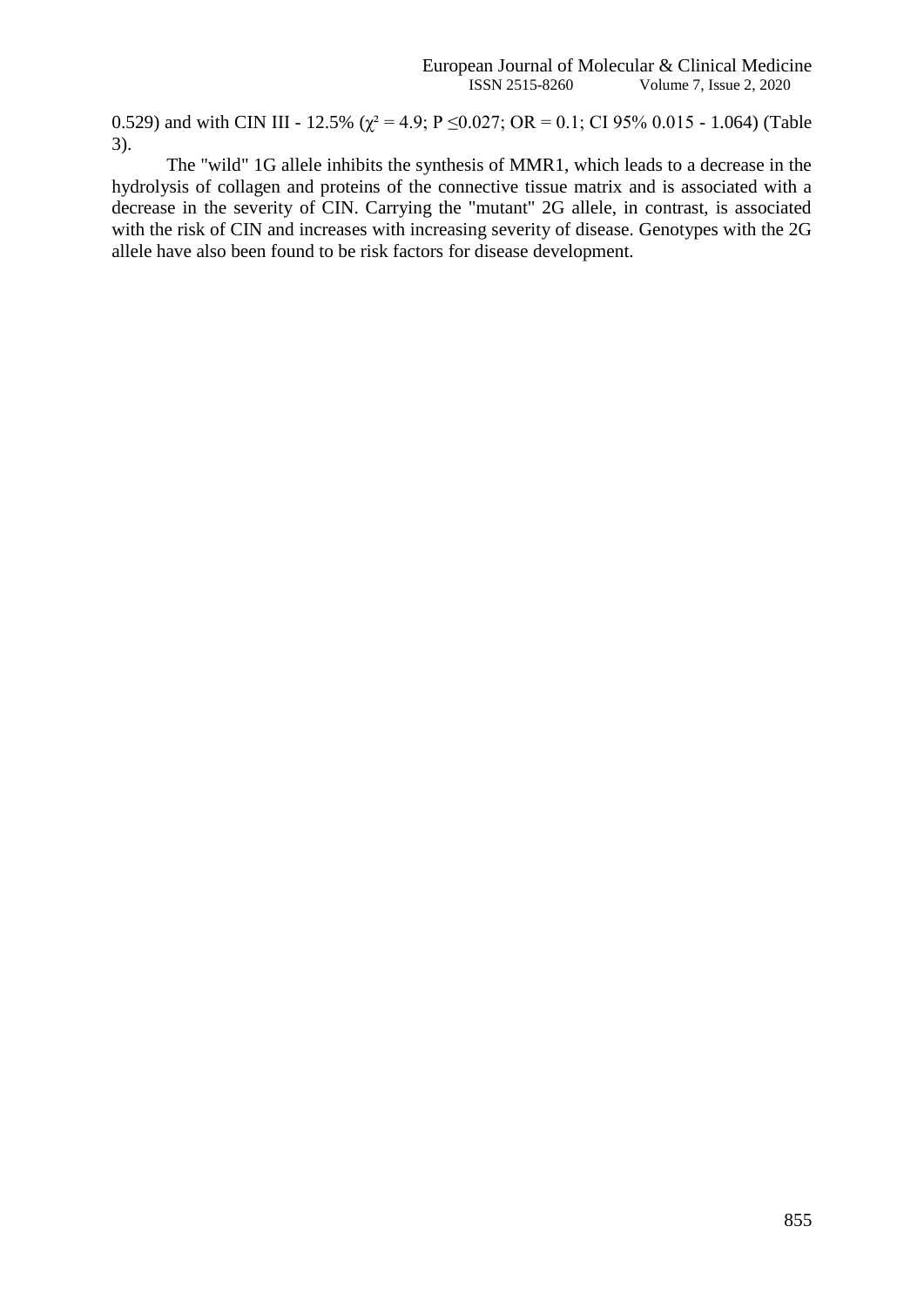**Table 3** 

| CIN diagnosis            | Genotype 1G/1G |           |               | Genotype 1G/2G |           |               | Genotype 2G/2G |         |              |
|--------------------------|----------------|-----------|---------------|----------------|-----------|---------------|----------------|---------|--------------|
|                          | Frequency      | $x^2$     | <b>OR</b>     | Частота        | $x^2$     | <b>OR</b>     | Frequency      | $x^2$   | <b>OR</b>    |
|                          |                | P         | 95% CI        |                | P         | 95% CI        |                |         | 95% CI       |
| LSIL                     | 62/33,3        | 13,5      | 0.3           | 77/41,4        | 1,2       | 1,3           | 47/25,27       | 10,8    | 2,6          |
| $n=186$                  |                | P < 0.001 | $0,222-0,517$ |                | P > 0,279 | 0,840-1,990   |                | P<0,001 | 1,453-4,646  |
| HSIL CIN II              | 6/18,7         | 12.4      | 0.2           | 14/43,7        | 0.7       | 1.4           | 12/37,5        | 13,6    | 4.6          |
| $n=32$                   |                | P < 0.001 | 0,081-0,529   |                | P > 0,392 | $0,661-3,066$ |                | P<0,001 | 1,950-10,920 |
| <b>HSIL CIN III</b>      | 1/12,5         | 4,9       | 0.1           | 3/37,5         | 0,01      | 1.1           | 4/50,0         | 9,8     | 7,7          |
| $n=8$                    |                | P < 0.027 | $0,015-1,064$ |                | P > 0.921 | 0,254-4,758   |                | P<0,002 | 1,774-33,289 |
| $\Sigma$ -226            | 69/30,53       | 19,595    | 0.34          | 94/41,59       | 1,363     | 1,279         | 63/27,88       | 15,403  | 2,970        |
|                          |                | P<0,00    | $0,260-0,598$ |                | P > 0.243 | $0,847-1,935$ |                | P<0,00  | 1,697-5,197  |
| Control group<br>$1=165$ | 87/52,7        |           |               | 59/35,8        |           |               | 19/11,51       |         |              |

## **Comparative analysis of the frequency distribution of genotypes of the polymorphic marker 1G / 2G of the MMT-1 gene in patients with varying severity of cervical intraepithelial neoplasia**

### **Discussion**

To maintain the normal structure of the tissue and its functioning, optimal interaction of the cells is necessary both among themselves and with the extracellular matrix. Collagens and glycosaminoglycans are necessary for the development of cervical tissue [7,12,16]. With the development of pathology, the degradation products of the intercellular matrix and basement membranes have a remodeling effect on such cellular processes of tissue functioning as apoptosis, differentiation, migration, adhesion, angiogenesis and the immune response, being key mechanisms of pathogenesis [11,12,21,22,23,26]. A wide range of physiological and pathological effects of MMT makes them an attractive object for genetic studies of the molecular mechanisms of the development of cervical neoplasia [7,20].

The main among collagenases is matrix type 1 metalloproteinase (MMP-1) or interstitial collagenase, which provides degradation of type I, II, and III collagens [11,15,18,22].

An analysis of published data indicates the great scientific and practical importance of studying the genetic markers of MMP-1 for the molecular biological characteristics of the degradation of the intercellular matrix, determining the genetic markers of tumor cells that are important in the pathogenesis of development and in the prognosis of the disease.

The level of expression of MMP1 depends on single nucleotide polymorphic variants in regulatory regions of genes (promoters). The most studied single-nucleotide polymorphic variant of the MMP1 gene includes the polymorphic locus 1607 1G / 2G rs 1799750 with additional guanine (1G  $\rightarrow$  2G). 1G polymorphism is considered a "normal" allele; carriage of a 2G allele is a pathological mutation associated with inflammatory and oncological pathology.

The relationship of the polymorphism of the MMP1 1607 1G / 2G gene with the oncological pathology of the female reproductive system was established. So, the role of MMP -1 (1G / 2G) polymorphism in uterine fibroids was shown. In this case, the carriage of the homozygous genotype MMP-1 (1G / 1G-1607) is a prognostic marker for the favorable clinical course of uterine fibroids. Carriage of the 2G allele in heterozygous (1G / 2G-1607) or homozygous (2G / 2G-1607) forms promotes rapid growth and the development of multinodular forms of breast tumors [5]. The role of MMP-1 expression in the modification of the intercellular matrix in tumor progression and tumor angiogenesis in soft-tissue tumors,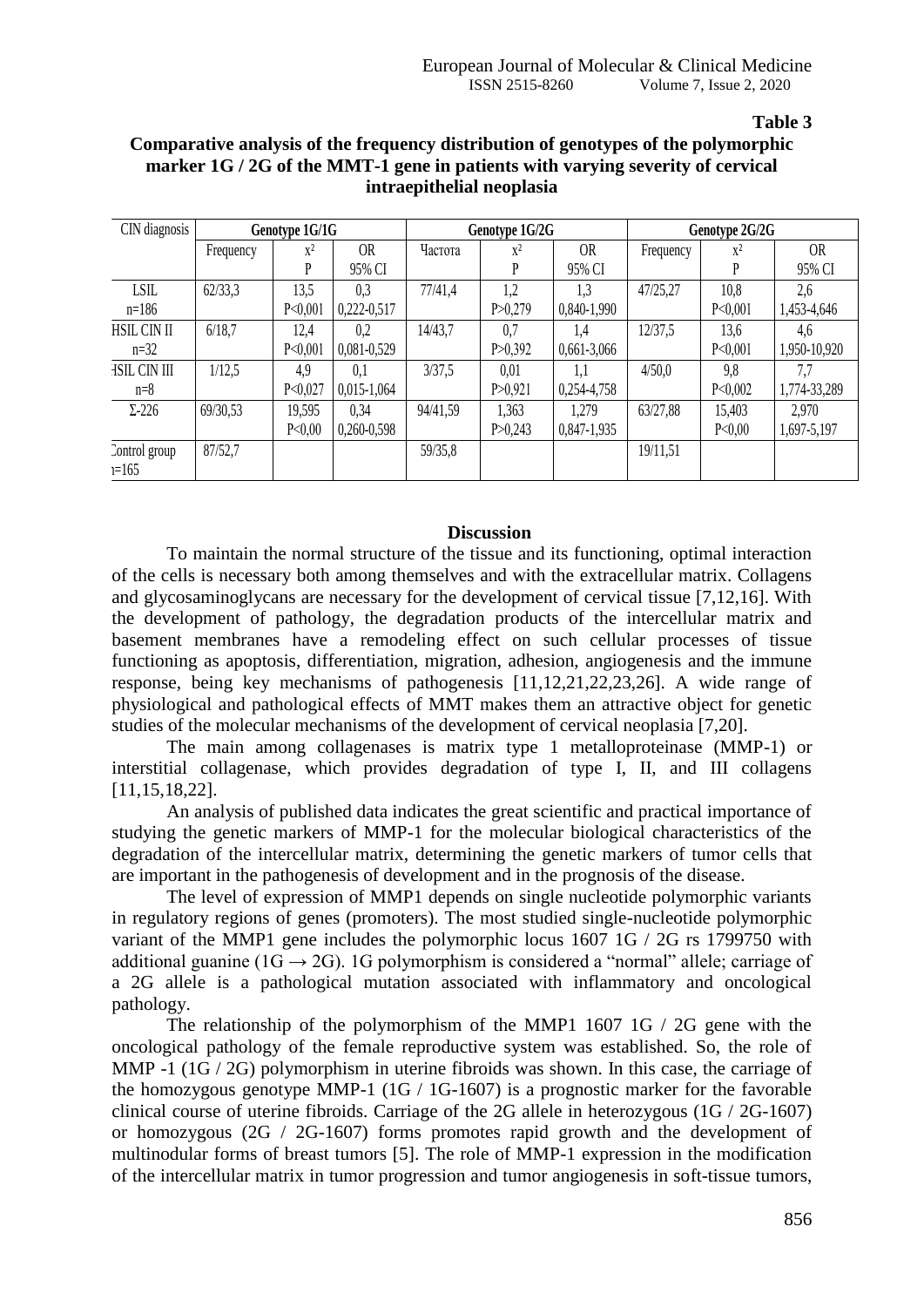fibromatosis, and sarcoma was revealed [21]. Significant expression of MMP-1 and MMP-2 is recorded in squamous cell carcinoma of the cervix [15,16]. Accelerated tumor growth is associated with a higher frequency of the MMP1 2G allele and multifocal growth [13,14]. In addition, the MMP1 2G allele was more common in patients with adenomyosis [17]. MMP1 is a potential risk marker for myometrial and endometrial hyperplasia [17]. It was shown that the bulk density of inflammatory cell infiltrate and the severity of dysplastic changes in cervical neoplasia and microinvasive carcinoma are associated with an increase in the expression of metalloproteinases-2, -3, -7 [12]. Carriage of the 2G allele of the MMP1 gene is involved in the pathogenesis of external genital endometriosis [3].

Our studies are consistent with the above data, a statistically significant association of 2G allele carriage with a risk of developing CIN ( $\chi^2$  = 15.4; P ≤0.001) and unreliable with carriage of the heterozygous genotype 1G / 2G ( $\chi^2$  = 1.4; P ≥ 0.243) were established. In the control group of patients, a statistically significant predominance of the 1G allele ( $\chi^2 = 29.4$ ; P $\leq$ 0.001) and the homozygous genotype 1G / 1G ( $\chi$ <sup>2</sup> = 19.6; P $\leq$ 0.001) was found. The highest values of the carriage of the 2G allele and homozygous genotype 2G / 2G were found at CIN and at CIN III. Thus, the study of polymorphism of the MMP1 1607 1G / 2G gene is promising for predicting the course of cervical intraepithelial neoplasia and can be used to form risk groups for the development of this pathology.

#### **References**:

- [1] Bayramova G. R., Amirkhanyan A. S., Baranov I. I., Burmenskaya O. V., Kalinina E. A., Priputnevich T. V., Bobrov M. Yu., Bunyaeva E. S. Chronic cervicitis associated with papillomavirus infection: diagnosis and management of patients // Doctor.Ru. 2017. No. 3 (132). S. 66–72.
- [2] Zhukova A.B. Squamous intraepithelial lesions of the cervix: a modern view of etiology, pathogenesis, diagnosis // Journal of Obstetrics and Women's Diseases. - 2019.-N 6. - P.87-98.
- [3] Ilyina A.R., Mironova E.S., Linkova N.S., Polyakova V.O., Kvetnoy I.M., Belushkina N.N. Matrix metalloproteinases as one of the links in the pathogenesis of external genital endometriosis // Uspekhi Fiziologicheskikh Nauk. - 2019.-N 4. -P.81-86.
- [4] Kugaevskaya E.V., Timoshenko O.S., Gureeva T.A., Solovieva N.I. The role of stromal proteolytic systems in tumor progression (review) // General resuscitation. - 2019.-N 5.- P.106-126
- [5] Letunovskaya A.V., Oleinikov D.A. Porebskaya O.Ya. Toropova Ya.G., The role of extracellular matrix in the pathogenesis of breast tumors // Cytology. - 2020.-N 2. -P.98- 111.
- [6] Markelova EV, Zdor VV, Romanchuk A.L., Birko O.N. Matrix metalloproteinases, their relationship with the cytokine system, diagnostic and prognostic potential // Immunopathology, Allergology, Infectology. - 2016 N ° 2. - S.11 -23.
- [7] Nazhmutdinova D. K., Yuldasheva D. Yu. Clinical significance of the determination of matrix metalloproteinases and their inhibitors in endometrial hyperplasia combined with cervical pathology // West. Tashkent honey. academy. - Tashkent, 2014. - No. 4. - S. 86- 89 (14.00.00; No. 13).
- [8] Nazarova N.M., Pavlovich S.V., Attoeva D.I. HPV-associated diseases in women and men: principles of diagnosis, treatment, prevention // Medical Council. - 2019. - No. 7. - S. 82-86. DOI: https://doi.org/10.21518/2079-701X-2019-7-82-86.
- [9] Novik V. I. Clarifying cytological diagnosis of cervical intraepithelial neoplasia of the cervix using microimaging // Tumors of the female reproductive system 2019; 15 (3): 24– 31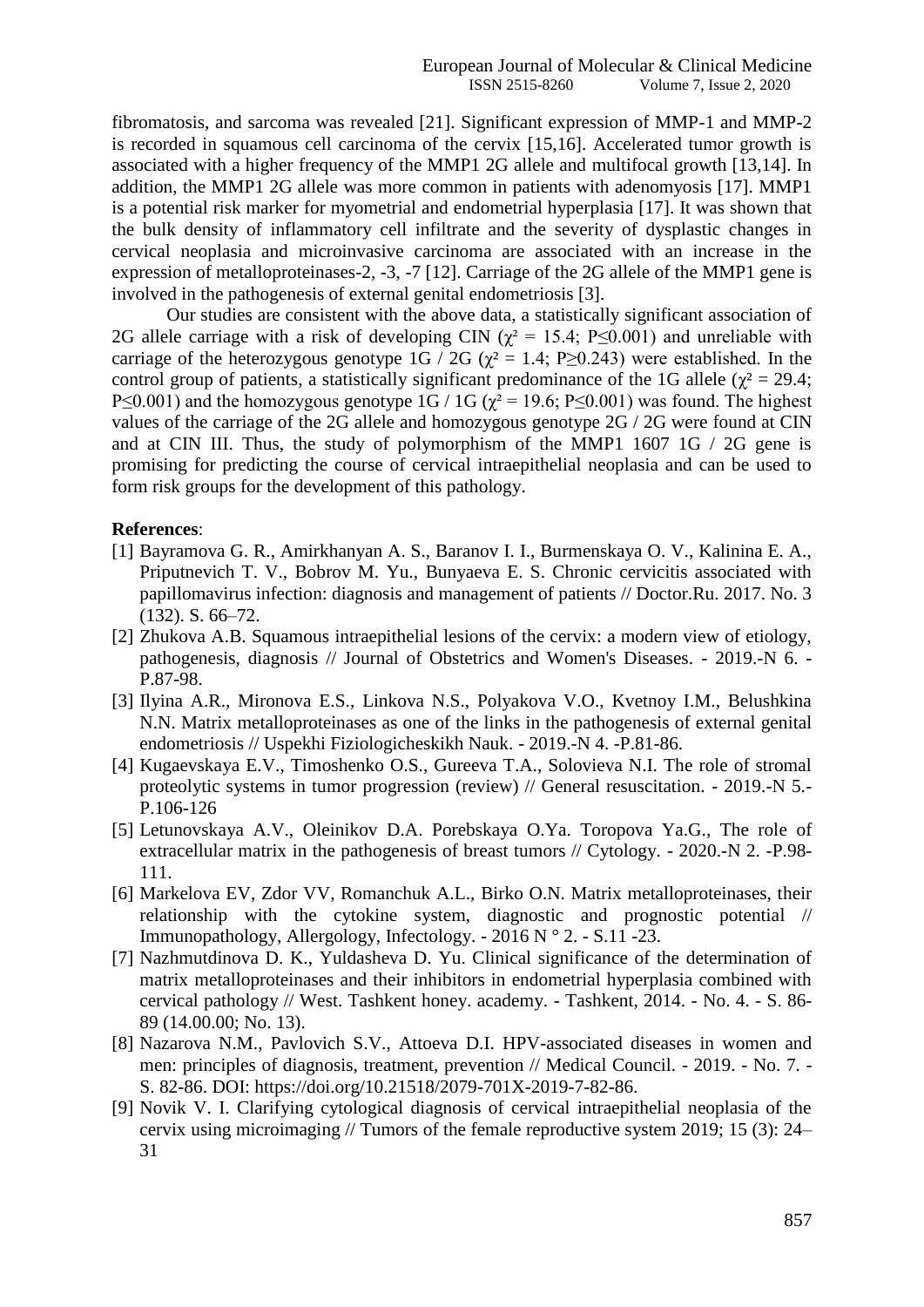- [10] Protasova A.E. Cervical intraepithelial neoplasia and cervical cancer. Is human papillomavirus the only risk factor? // Effective pharmacotherapy. -2019. T. 15. No. 32. S. 42–46.
- [11] 2. Rudenko K.A., Tuguz A.R. The pathophysiological role of insertion (1607 INS G) of the matrix metalloproteinase gene in airway remodeling in bronchial asthma // Vyatka Medical Bulletin. - 2019.-N 3. -P.43-45.
- [12] 3. Selyakova M.S., Ageeva T.A., Savchenko S.V. The relationship between the expression of metalloproteinases and TIMP1 with the severity of inflammatory infiltration in the cervix in women of different age groups with intraepithelial neoplasia and microinvasive carcinoma // Siberian Oncological Journal. 2019 18 (6): 50–56. - doi: 10.21294 / 1814-4861-2019-18-6-50-56.
- [13] 4. Solovyova N.I., Timoshenko O.S., Gureeva T.A., Kugaevskaya E.V. Matrix metalloproteinases and their endogenous regulators in squamous cell carcinoma of the cervix uteri: (review of own data) // Biomedical chemistry. - 2015. - Volume 61, No. 6, p. 694-704 DOI
- [14] 5. Solovyova N.I., Timoshenko O.S., Gureeva T.A., Kugaevskaya E.V., Zavalishina L.E., Andreeva Yu.Yu., Solovieva N.I. Solovyova N.I. Tissue collagenase MMP-14 and endogenous regulators of its activity in the uterine body with squamous cell carcinoma of the cervix uteri // Archive of Pathology. - 2017. - Publisher Media Sphere (M.), Volume 79, No. 6, p. 36-42 DOI
- [15] 6. Timoshenko O.S., Gureeva T.A., Kugaevskaya E.V., Zavalishina L.E., Andreeva Yu.Yu., Solovyova N.I. Expression of EMMPRIN and MMP-1 matrix metalloproteinase in the cervix and uterine body with cervical squamous cell carcinoma // Archive of Pathology. - 2019.-N 6. -P.34-40.
- [16] 7. Timoshenko O. S., Gureeva T. A., Kugaevskaya E. V., Zavalishina L. E., Andreeva Yu. Yu., Solovieva N. I., Gelatinases A. V. Endogenous regulators in the uterine body with squamous uterine cervical carcinoma / [et al.] // Arch. pathology. - 2018. - Volume 80, N 6. - S. 22-28.
- [17] 8. Chukhlovin AB, Totolyan Areg A. Biological effects of myometrial hyperplasia: the role of clinically significant gene variants // Molecular Medicine. - 2014. - No. 4. - S.14 - 29.
- [18] 9. Shadrina AS, Plieva YaZ, Kushlinsky DN, Morozov AA, Filipenko ML, Chang VL, Kushlinsky NOT. Classification, regulation of activity, genetic polymorphism of matrix metalloproteinases in normal and pathological conditions // Clinical medicine almanac. 2017; 45 (4): 266–79. doi: 10.18786 / 2072-0505-2017-45-4-266-279.
- [19] 10. Yuldasheva D. Yu., Nazhmutdinova D. K. The role of genetic factors in predicting the risk of developing intraepithelial neoplasia of the cervix uteri // Tomsk State University Journal. Tashkent honey. academy. - Tashkent, 2015. - No. 1. - S. 9-11. (14.00.00; No. 13).
- [20] 11. Yarmolinskaya M.I., Molotkov A.S., Denisova V.M. Matrix metalloproteinases and inhibitors: classification, mechanism of action. Journal of Obstetrics and Women's Diseases. 2012; 61, 1: 113-25.
- [21] Bodner K., Kimberger O., Czewenka K. et al. MMP-1 and MMP-2 expression in uterine leiomyosarcoma and correlation with different clinicopathologic parameters // J of the Society for Gynecol. Invest. - 2003. - N10. - P. 443-446.
- [22] Huang HL, Wu S, Hsu LA, Teng MS, Lin JF, Sun YC, Ko YL. Genetic variants associated with circulating MMP1 levels near matrix metalloproteinase genes on chromosome 11q21-22 in Taiwanese: interaction with obesity. BMC Med Genet. 2013; 14:30. doi: 10.1186/1471-2350-14.